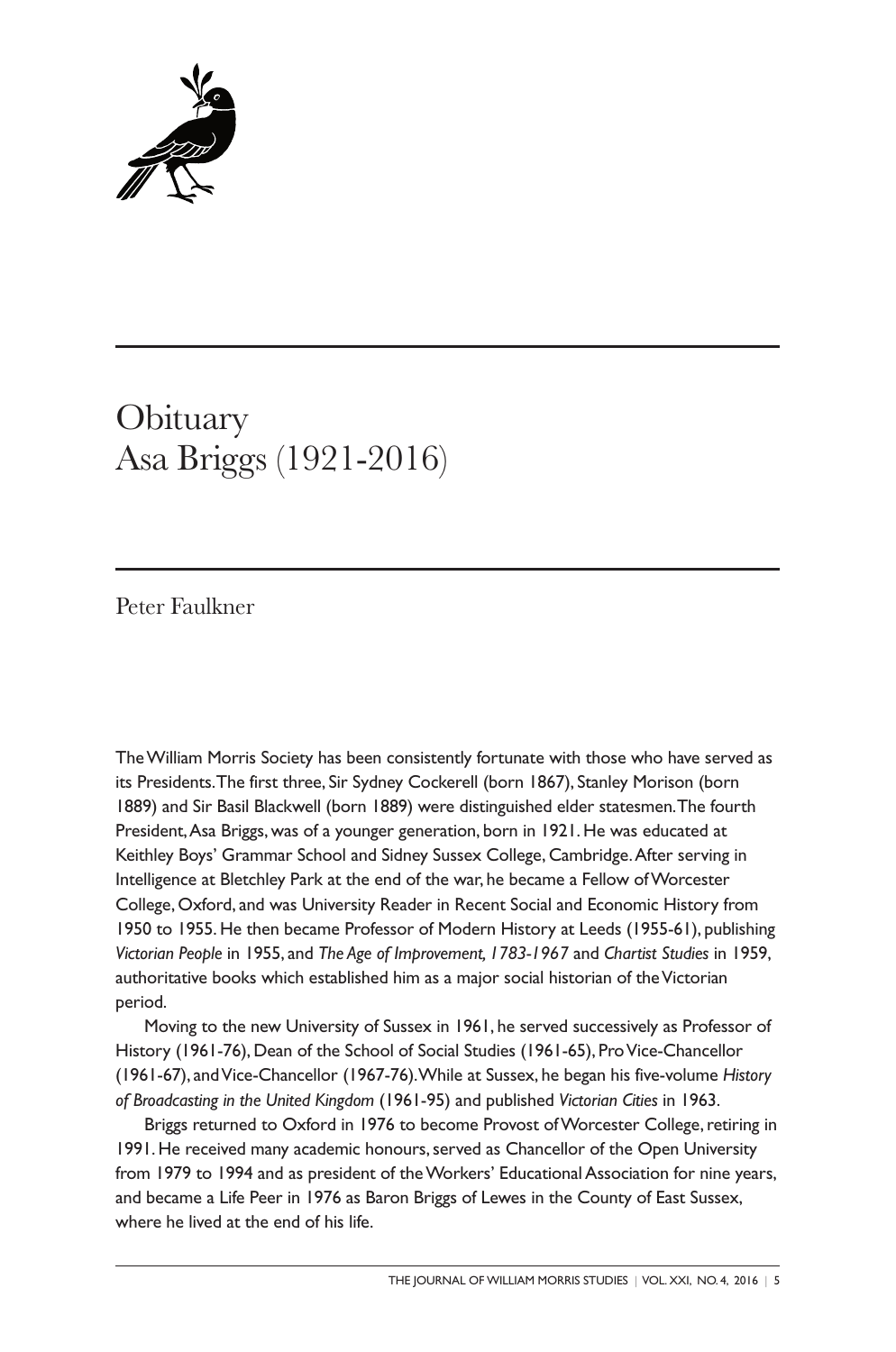It was in 1978, while he was Provost of Worcester College, that Briggs became President of the Society, serving until 1991. He had joined the Society in 1958, having been commissioned by Penguin to edit a selection of Morris's works – at that time, it should be noted, not particularly well-known – for the Penguin English Library.The book, entitled *William Morris: SelectedWritings and Designs*, was published in 1962. It contains six sections, Prologue, Romance, Commitment, Socialism, Utopia and Epilogue, together with an illustrated supplement by Graeme Shankland.This featured twenty-four well-chosen illustrations, necessarily in black-and-white, covering the range of Morris's design activities, with illuminating commentary by Shankland.The only Morris anthology available at the time was G.D.H. Cole's fine selection published in hardback by the Nonesuch Press for the centenary in 1934 and reissued in 1948. Briggs's selection, a Pelican Original, priced seven shillings and sixpence, clearly aimed at a wider public; it was in paperback, with an attractive cover based on the Honeysuckle chintz. Briggs's Introduction is succinct and intelligent, arguing that there were three possible responses toVictorian society available to a man like Morris: cynicism, escape and commitment; Morris chose commitment. Briggs's political argument brings us into the early 1960s when he writes that Morris's writings'provide the materials for a critique of twentieth-century Socialism (and Communism) as much as for a critique of nineteenth-century capitalism'. 1The fifth section of the book, called Utopia, consists of the first eighteen chapters of *News from Nowhere*, followed by a summary of Chapters Nineteen toThirty-two, and the reflections about dream and vision with which the book concludes. It was a good selection and sold well, but the shortened form of *News from Nowhere* attracted criticism. Eventually, in 1993, Penguin Books brought out *News from Nowhere and OtherWritings*, edited by CliveWilmer, another good selection, and a good deal longer (430 pages as against 309), but one lacking the visual material which demonstrated the breadth of Morris's achievement in the 1962 book.

Briggs also opened the travelling exhibition, organised in 1961 to celebrate the founding of Morris, Marshall, Faulkner and Co., when it moved from the Victoria and Albert Museum to Bradford. He gave the Kelmscott Lecture in 1983 on 'William Morris in London', a lecture greatly admired by those who heard it, but it was unfortunately never published and no text of it has been discovered. During his period as President he showed his energy and scholarship by publishing *Victorian Cities* in 1963, *Marks & Spencer Ltd:A Centenary History* in 1984, and the final volume of his trilogy on aspects of theVictorian period, *VictorianThings* in 1988. He was one of those who wrote to the Charity Commission asking it to reconsider its decision when it ruled for the Kelmscott House Trust against the Society about the sale of Kelmscott House in 1981. In 1984, when the future of Kelmscott House became a contentious issue, Briggs spoke at the official Inquiry in support of the Greater London Council's proposal for the establishment of aWilliam Morris Museum. Despite his efforts and those of the Society's committee, the proposal was turned down on planning grounds. In 1987 Briggs's good humour was challenged when the cake provided for the Morris birthday celebration atWorcester College by the college pastry-cook turned out to celebrate Oxford's other William Morris: the elaborate cake was topped with a toy motorcar. Fortunately Briggs was a diplomat as well as a scholar. Indeed, he came to think that a highlight of his Presidency was the Society's visit to Oxford.

The Society was very active in celebrating the centenary of *News from Nowhere* in 1990.